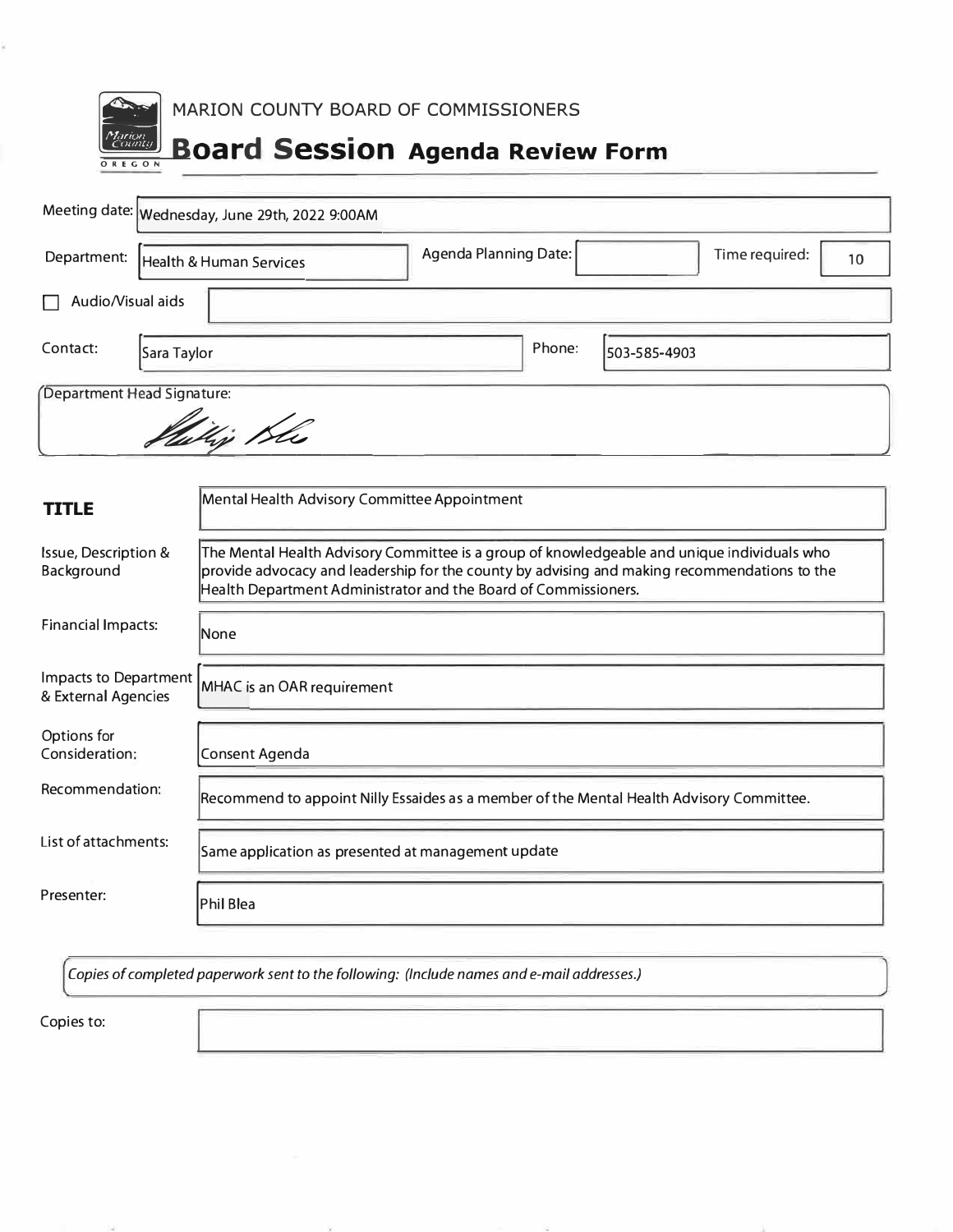| Name: Nilly Essaides                                                                  |                |                                 |  |  |  |  |  |
|---------------------------------------------------------------------------------------|----------------|---------------------------------|--|--|--|--|--|
| City of residence: Salem, OR                                                          |                |                                 |  |  |  |  |  |
| <b>Business information:</b><br> Occupation/business Managing Director, NeuGroup Inc. |                |                                 |  |  |  |  |  |
| Business address 228 Park Ave. (New York based company/remote work)                   |                |                                 |  |  |  |  |  |
| City NY, NY Cregon                                                                    | Zip code 10003 | Business telephone 914 232 4068 |  |  |  |  |  |
| Business e-mail nessaides@neugroup.com                                                |                | <b>Business fax</b>             |  |  |  |  |  |

I would like to be considered for the advisory board member **provided** position on

(lay or representative designation)

the mental health advisory board (name of committee, board, council, task force or commission) The reason I am applying for this appointment is

**I** am passionate about mental health policy and would like to act as an advocate on behalf on of mentally ill members of our community in order to advise non policy and inmprove the availability and quality of mental health services.

The personal and professional interests that prompted me to apply for this appointment are

**I suffer from Bipolar disorder and have had some** difficult **times, but have managed, with the right support network, to overcome many** of **the challenges and have built a successful career** in **finance and have a wonderful famility.** I **want to help bufld this critical support network for others struggling with mental illness and prove that you can lead a successful, productive and loving life despite of it.** 

Have you served on any other Marion County board, commission, committee, council, or task force? (If yes, please list)

1. \_\_\_\_\_\_\_\_\_\_\_\_\_\_\_\_\_\_\_ 2. \_\_\_\_\_\_\_\_\_\_\_\_\_\_\_\_\_\_ \_

Please list qualifications and skills you have which you believe would be valuable if you are appointed to this position (include relevant skills, activities, training, and education)

Master of Science in Journalism 30 years of corporate experience in the finance field. Bipolar disorder diagnosis

What community or school activities, committees or special activities have you participated in? None to date. I am at the stage of life where I am trying to give back.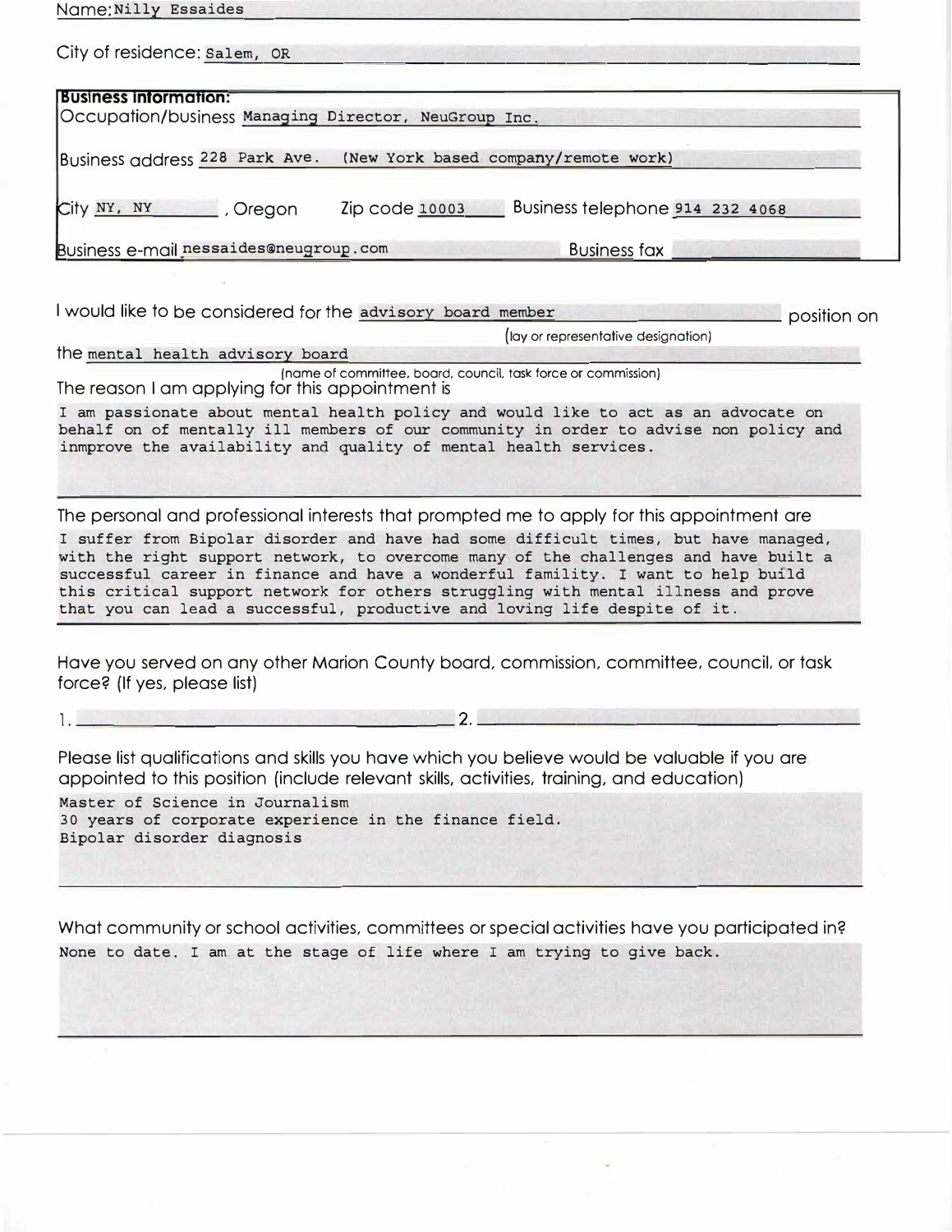## **MARION COUNTY MENTAL HEALTH ADVISORY COMMITTEE**

## **(MHAC) MEMBERSHIP LIST 202**2

| <b>Member</b>                 | <b>Occupation</b>                                                 | <b>Joined</b> | <b>Term</b><br><b>Expires</b> | Phone            | <b>Email Address</b>              |
|-------------------------------|-------------------------------------------------------------------|---------------|-------------------------------|------------------|-----------------------------------|
| Dr. Satyanarayana Chandragiri | Psychiatrist<br>Chandras Clinic P.C.                              | 2021          | 12/31/2025                    | (503) 269-9915   | chandrasclinic@me.com             |
| Dr. Leon Harrington           | Child & Adolescent Psychiatrist                                   | 2021          | 12/31/2025                    | (503) 510-4016   | Leeharrington1360@gmail.com       |
| <b>Earlene Camarillo</b>      | Assistant Professor,<br><b>Western University</b>                 | 2021          | 12/31/2025                    | $(760)$ 807-3668 | camarilloe@wou.edu                |
| Kristin Kuenz-Barber          | <b>Strategic Partnerships Manager</b><br><b>NW Human Services</b> | 2021          | 06/30/2025                    | (503) 588-5820   | Kkuenz-barber@nwhumanservices.org |
| <b>Michael Mann</b>           | <b>Executive Director</b><br>Salem For All                        | 2021          | 06/30/2025                    | $(503)$ 364-2769 | Mann4909@q.com                    |
| <b>Nicole Miller</b>          | Realtor<br>Keller Williams Realty                                 | 2021          | 06/30/2025                    | (541) 990-2827   | Nikki.marie@kw.com                |
| <b>Valerie Geer</b>           | Oregon Bankers Association                                        | 2021          | 12/31/2025                    | (503) 509-9860   | valgeer@icloud.com                |